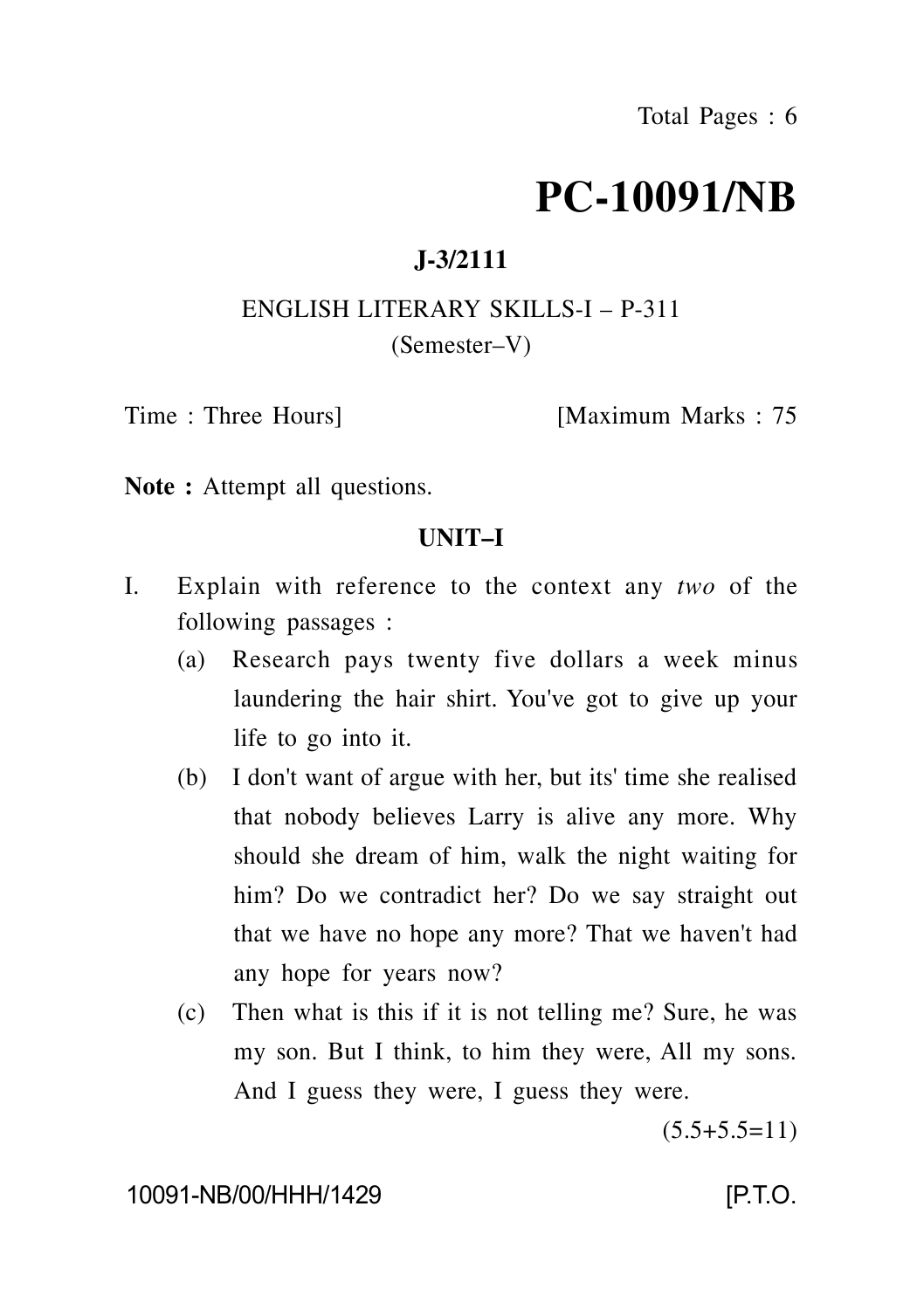II. Discuss the play 'All My Sons', as a tragedy.

OR

Write a note on the character of Joe Keller and the importance of his role in the play 'All My Sons'. (11)

#### **UNIT–II**

- III. Answer any *four* of the following questions in about 100-120 words each :
	- (a) Who is Frank Lubey? What is his role in the play?
	- (b) What is Sue Bayliss's opinion of medical research?
	- (c) What did Steve Deever do when he was informed about the defective cylinder heads?
	- (d) How did Larry die?
	- (e) What did Larry write to Ann in his last letter?
	- (f) Why is Chris called Mother McKeller?  $(4 \times 3=12)$
- IV. Make a precis of the following passage : Today man is living in the age of Machine. Modern civilization is entirely dependent upon machinery. It is completely machine ridden and machine based. Machine is man's hand made and obedient servant. It is a good servent but a bad master. If machines are allowed to become the master of the man, they change into powerful weapons of tyranny and exploitation. Machine is useful, purposeful and helpful so long as it remains subservient to man. But the main pursuit of machinery is a curse and leads to calamities. The craze for machinery is fraught with serious consequences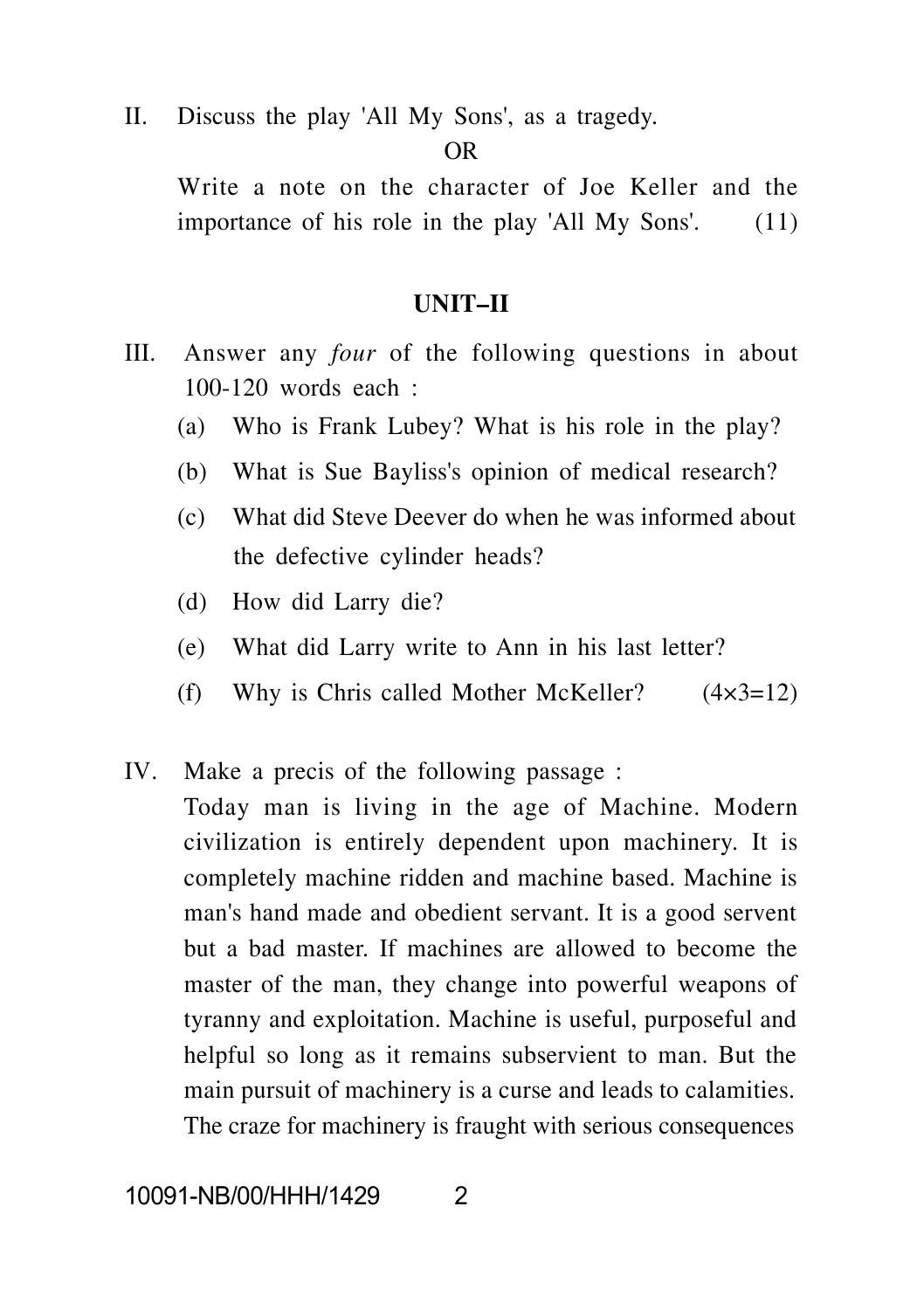to humanity. It can lead to destruction of the earth. Machines have brought about race for material prosperity. Men have bartered away their hearts for gold and silver. Machines have corroded the hearts of men. They have robbed them of the finer values and sentiments of life. They have deprived them of the rich moral fibre of their spirit. Machines have become the enemy of man. He has become slave to them. It is therefore, very essential that machines should be kept under control. They should not be allowed to get the upper hand.  $(11)$ 

- V. Do as directed : (Attempt any *fifteen*).
	- Add '*Commas*' or the word *and* where necessary to the sentence :
		- (a) You immediately notice the large plastic vases with pink purple flowers on every table.
	- Put this adjectives in the right positions. Write the correct versions :
		- (b) I was looking for a plastic little spoon.
		- (c) The German entire team played well.
	- Add the set of adjectives in the best order to the definition :
		- (d) Pineapple : a ......................... , ...................... fruit with ................................ ............................ flesh and a ............................... skin.

(prickly/juicy/large/tropical/yellow)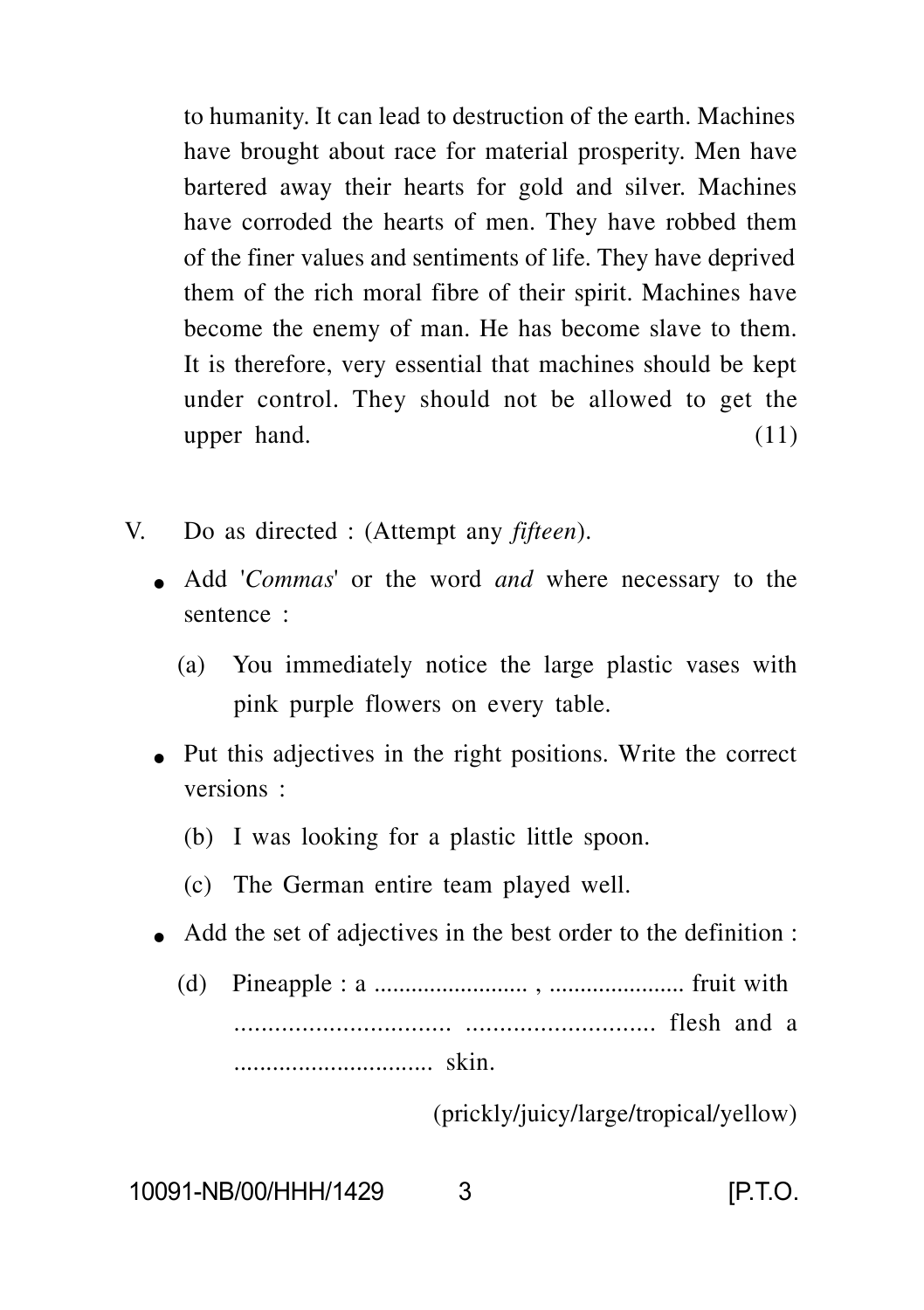- Make appropriate compound adjectives from the pair of words and add them to the sentences :
	- (e) Soldiers have to learn to talk than fight when they are sent on ....................... missions. (keep peace).
	- (f) The president's wife seemed to have a ......................... supply of new shoes and handbags. (home/make).
- Add participle adjective from the verbs :
	- (g) I think it's very ....................... when students come in late. (astonish, exhaust, irritate, worry)
- Rewrite the sentence with one of these adverbs instead of just, plus and other necessary changes :
	- (h) He isn't just an athelets, he's a scholar too!

.....................................................................

(almost, exactly, now, only, simply, very recently)

- Rewrite the sentences with a pair of adverbs added in appropriate positions :
	- (i) We enjoyed the trip, but it was very expensives (too/very much)
- Complete the sentences in such a way that it is as similar as possible in meaning to the sentences above it :
	- (j) Mark is a good cook, but David is a better cook. Mark is not as ..................................................................
- Complete the sentence with a pair of words or phrases plus at, in or on where necessary.
	- (k) We all held hands and sang together ........................ (midnight/New Year's Eve)

10091-NB/00/HHH/1429 4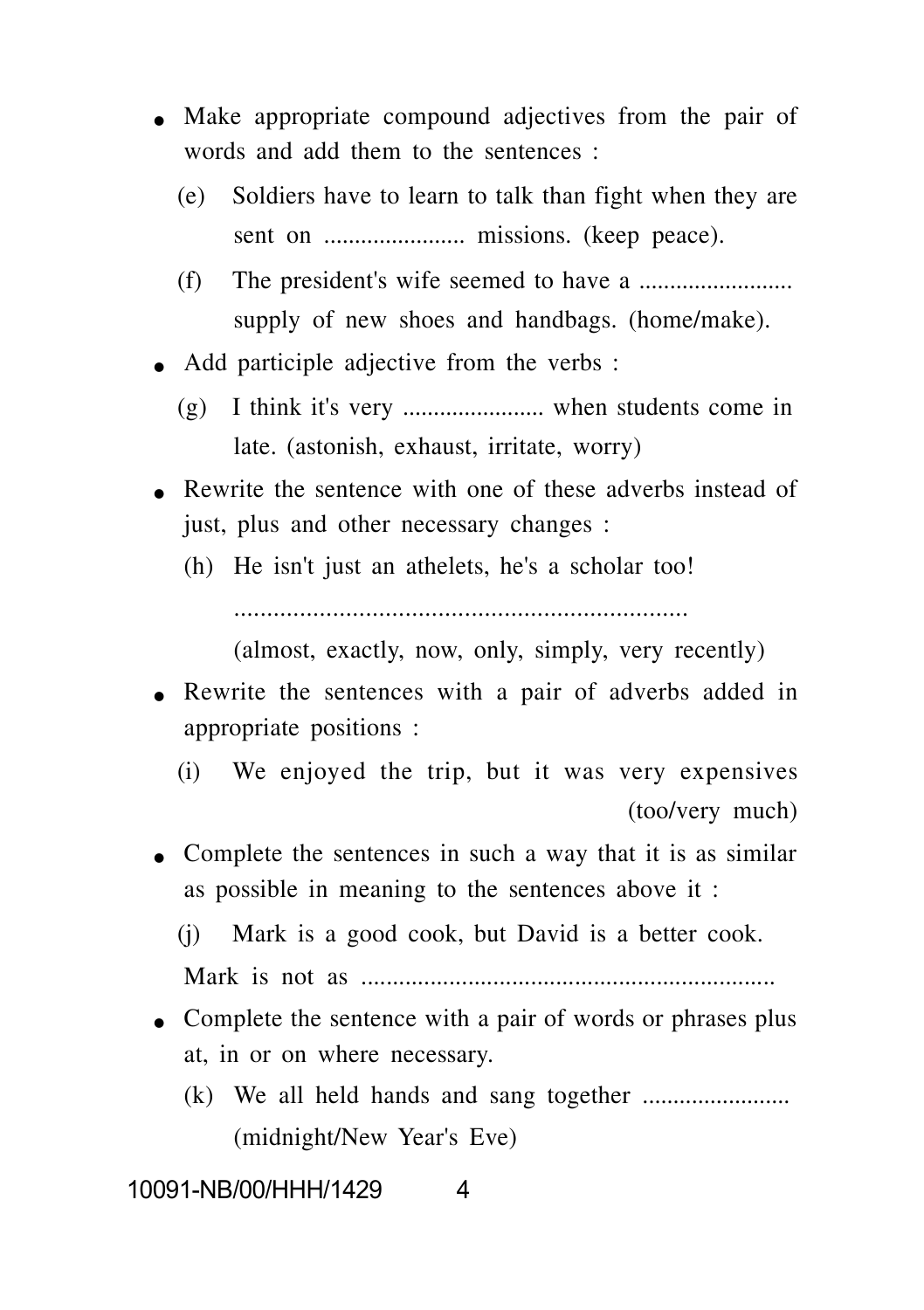- Correct the mistakes in these sentences :
	- (l) Your application form must be received in this office until 9 a.m. in the first of March.
	- (m) I have appointments in every morning this week, but I can see you on next Monday morning.
- Complete the sentence with the pair of words or phrases plus *by, of* or *with* where necessary :
	- (n) He tried to remove the old broken handle ........................................ (the door/a screwdriver)
- Rewrite the sentence in a more informal style, using the appropriate form of the phrasal verb :
	- (o) Please observe local customs at the temple and remove your shoes before entering.

Please ................... ..................... ................... (take off)

- Complete the sentence with to *be, being*, to *have* or *having* :
	- (p) I'm supposed .................... studying today, but I'm too tired from not ..................... slept at all last night.
- Complete the sentence, using an infinitive or gerund, in such a way that it is similar as possible in meaning to the sentence above it :
	- (q) You were supposed to do your homework before you went out.

Your homework .................... ..........................

- Add appropriate forms of the verbs to the sentence :
	- (r) We usually .................................. through the centre of town during rush hour.